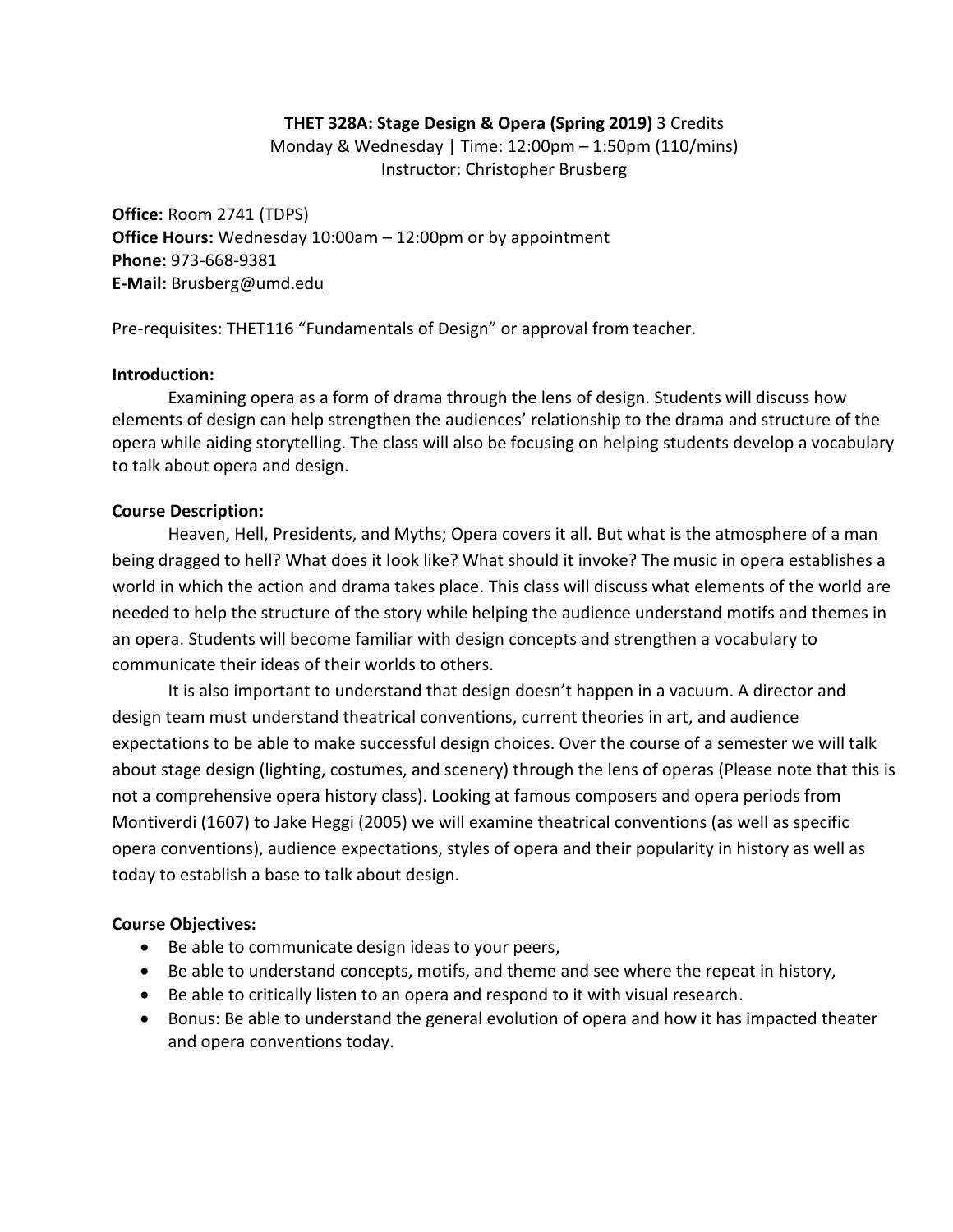### **Course Expectations and Requirements:**

It is very important that you stay up on your readings and listening assignments. This course will cover about 16 hours of listening assignments and that's not something you can cram. I've tried to make all listening assignments over the weekend so you have the time. You need to take the time to listen and respond to the opera BEFORE you come in to class so we can talk as a group about the opera. The course has two main sets of projects: *Visual Response* and *Visual Research*.

**Visual Response** is finding images that capture the atmosphere of the opera as well as your response to the opera. Sometime with Visual Response you will respond to the whole opera or follow one of the character's arch through the opera.

**Visual Research** goes further and requires you to find images that respond to the mood, atmosphere, plot, and visual elements prescribes by the libretto, all while having an encompassed style. It is expected that you will be able to describe how the visual response and research would affect elements of the world and stage design.

Both types of projects will be discussed and critiqued by the class, with everybody expected to participate. During a class I will give examples of visual research so students can understand what will be expected.

### **Required Texts:**

The Met Opera on Demand (https://www.lib.umd.edu/dbfinder/id/UMD08877): *La Boheme* (Puccini) – April 5, 2008 Recording *Peter Grimes* (Britten) – March 15, 2006 Recording

Available on Google Play, iTunes, or at the UMD Library: *Orfeo ed Eurydice* (Gluck) – EMI Classics Recording (2008) – ON ELMS *Don Giovanni* (Mozart) EMI Classics Recording (2006) – UMD LIBRARY *Rigoletto* (Verdi) Decca, London Symphony Orchestra (1971) – UMD LIBRARY *Dead Man Walking* (Heggie) Erato Disques (2012) – UMD LIBRARY

#### **Required Materials:**

There are no books required for this class, a series of small handouts will be given out through the semester. You will need a couple of things over the course of the semesters

- Access to a color printer (The library does good color printing)
- $\bullet$  1 3/16" Black Foam Core Board (20" x 30")
- X-acto knife & blade (Get the \$5 one that comes with 5 extra blades)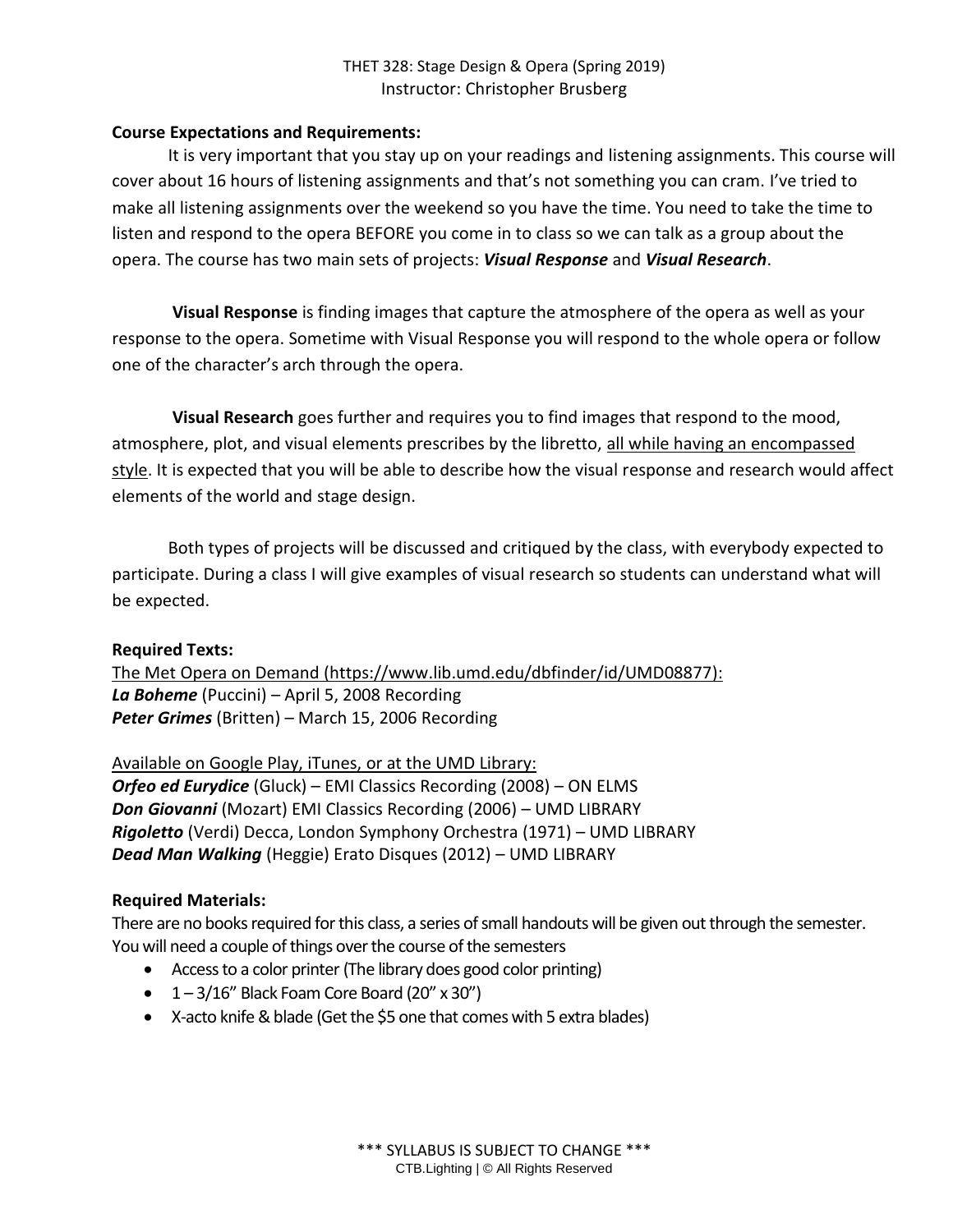# **Class Participation:**

You should come to class prepared with doing the reading/listing beforehand. It is expected that we will go beyond just talking about the opera and dive deeper into the material during the class. Please email me if you have any questions about the reading/listing. Class participation also means adding meaningful thoughts and opinions to discussions and providing fair critique/feedback of classmate's projects.

# **Computers:**

The class size is small and we need everyone present in the room for discussion so I am asking that you don't use a computer (or phone) in class. You need to be present and engaged with your fellow students, this is an important skill to practice and have as a designer. If you have an Individual assessment plan that would require you to have a computer or make it easier for you to have a computer please see me during office hours.

# **Grading Breakdown:**

Please note how much your weekly research and class participation is heavily graded (it is over a quarter of your grade). You are expected to participate in discussion and critiques every week.

**Visual Response Projects**: (4 operas @ 5 each): 20 points **Visual Research Projects** (2 operas @ 10 each): 20 points **Class Participation:** 60 points **Evening at the Opera Participation & Paper**: 15 points **Quizzes** (6 quizzes at 5 points each): 30 points **Midterm:** 20 points **Final:** 35 points

### **Letter Grade Equivalency:**

| A+ | $200 - 196$ | C+ | $160 - 156$ |
|----|-------------|----|-------------|
| А  | $195 - 186$ |    | $155 - 146$ |
| А- | $185 - 181$ | Ր- | $145 - 141$ |
| B+ | $180 - 176$ |    | $140 - 121$ |
| В  | $175 - 166$ |    | 120 or Less |
| в- | $165 - 161$ |    |             |

**An Evening at the Opera:** You will need to attend either the Final Dress Rehearsal or Opening of the Spring Maryland Opera Studio Opera. Be prepared to discuss it in class.

**Visual Response:** A visual response project is at least 2 pages and no more than 3 on images that evoke the atmosphere of an opera or mood of how you interrupt the themes and motifs of the opera. Visual images can also include pictures of how you would like certain moments in the opera to look. I highly suggest you start collecting images as you watch/listen to the opera. All Response projects will then be discussed with the full class.

**The following operas have a 2 to 3-page Visual Response Projects** *La Boheme* & *Orfeo ed Eurydie*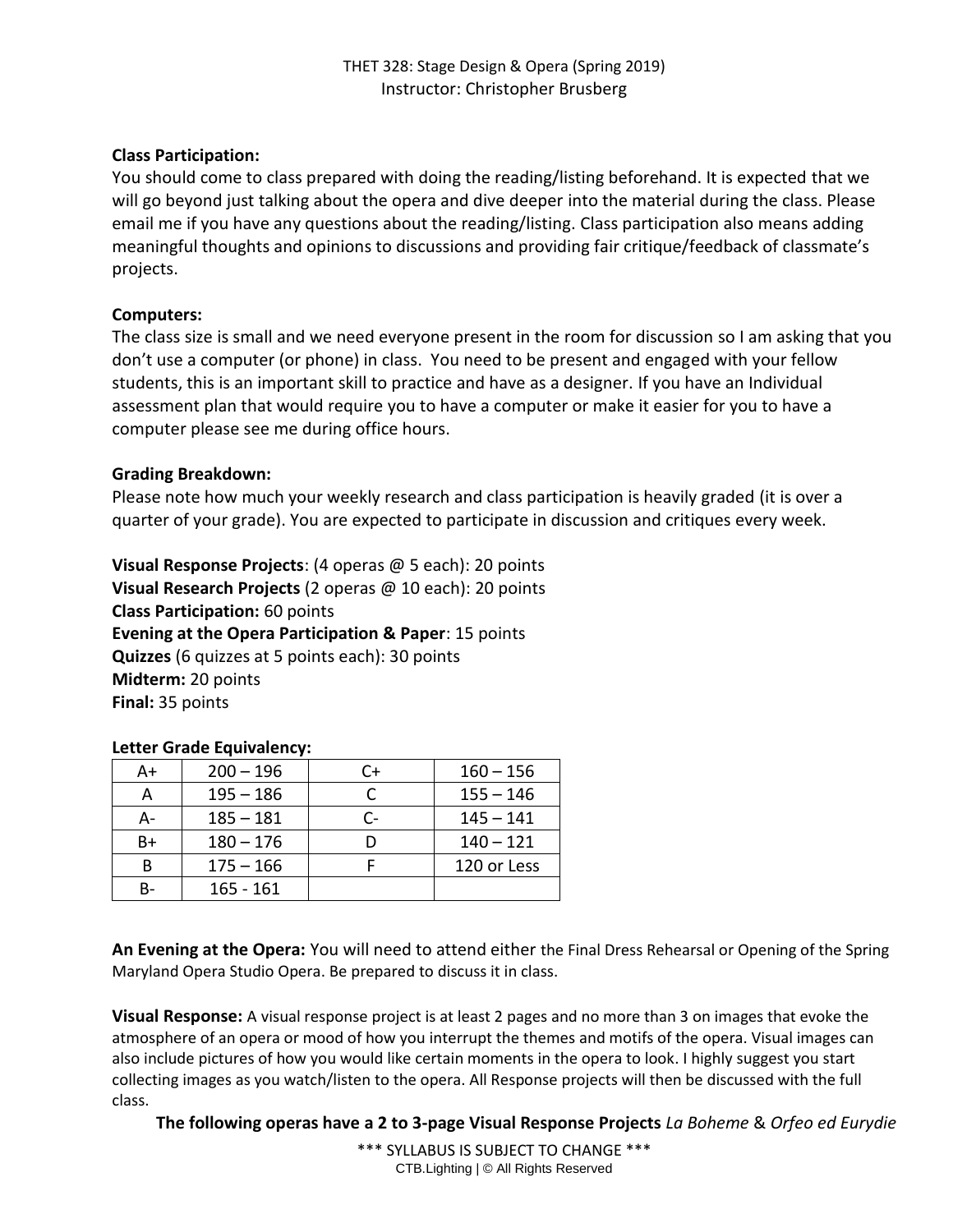**The following opera have a 2-page Character Visual Response Project:** *Don Giovanni, Peter Grimes* **Midterm:** There will be no midterm test.You will expand on visual response of *Orfeo ed Eurydice*. This is a large project but you will have four weeks to complete it. Your midterm will be comprised of the following:

- 1) Updated research on *Orfeo ed Eurydice*
- *2)* Each act will need two pages of visual research depicting how you would achieve the atmosphere of music in each act, please use one page for the leadup to the emotional/musical climax and then another page for the resolve (or lack therefore).
- 3) Scenery Box details will be handed out in class
- 4) For all major events you should be able to describe during the class response how you feel your stage design can accomplish what the opera.
- *5)* A 1 page paper (12 font, 1" margins, double spaced) briefly talking about your concept.

**Visual Research:** Visual Research is a step up from Visual Response. You will be required to bring in a visual response to the major themes and motifs of the opera. In addition, you will also be required to pick one aspect of design (Scenery, Costumes, Lighting) and bring in more specific research of how the themes and motifs will be manifested in the project. Each theme can be represented by one imagine or several images. Please include a brief paragraph explaining your concepts (MAXIMUM 350 words or about one long paragraph) At the end of class you may either physically submit research papers to me or have them uploaded to drop box BEFORE the class starts

### **The following operas have Visual Research Projects**: *Rigoletto*, *Dead Man Walking*

**Final:** There will be no final test, it will be a project. The final is an extension of a Visual Research/Response packet to any opera studied in class. Your final should contain the following:

- 1) 1 to 2 research pages containing the motifs and themes of your Scenery Design Idea and a rendering of the scenery for each Act of the opera.
- 2) Pick two contrasting characters and do a side by side page of costume research.
- 3) 1 to 2 research pages containing the motifs and themes of your Lighting Design Ideas. Your research should show the dramatic climax and shift in the opera.
- 4) Finally, please summit a 2-page paper on how you believe your design either embraces or challenges current design theory and audience expectations.

On Monday of Week 15 you will need to bring in your preliminary research, please be ready to discuss the research with the class for feedback.

**Due on the day of the final for the class**. No digital copies will be accepted.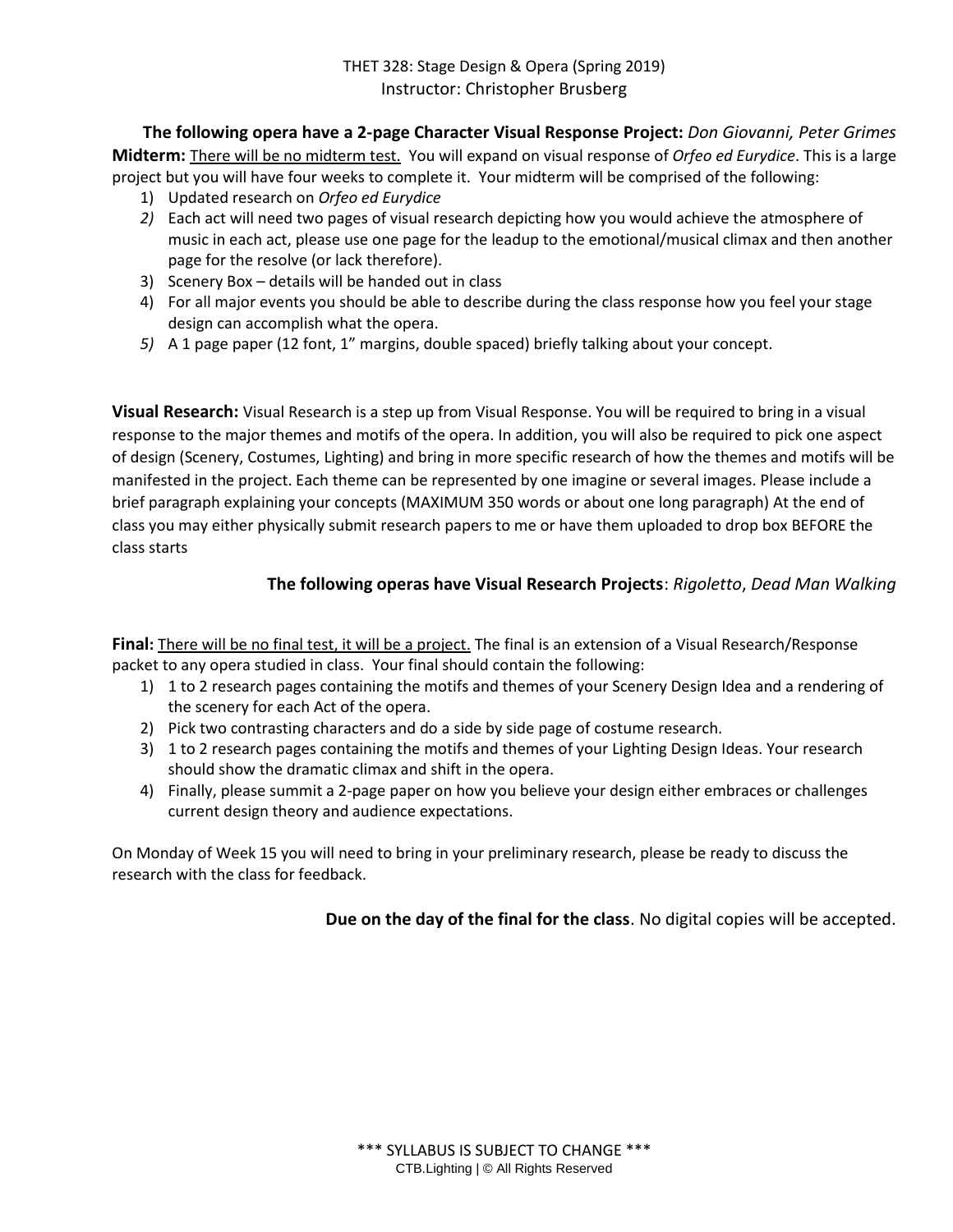| <b>DATE</b>       |                  | <b>Topic</b>                                                                | <b>WORK DUE BEFORE</b>                            |
|-------------------|------------------|-----------------------------------------------------------------------------|---------------------------------------------------|
| Week1             | Monday (1/28)    | Lecture: Overview Opera History &<br>Terminology                            |                                                   |
|                   | Wednesday (1/30) | Lecture: Stage Design & Musical<br>Dramaturgy                               | <b>READING: Handout - Dramatic</b><br>Imagination |
| Week <sub>2</sub> | Monday (2/4)     | Watch & Discussion: La Boheme (Puccini<br>$-1896$                           | <b>WATCH:</b> La Boheme (MetHD)                   |
|                   | Wednesday (2/6)  | <b>Watch &amp; Discussion: Baroque Beginnings</b>                           | <b>READING:</b> Handout - Opera As<br>Drama       |
| Week 3*           | Monday (2/11)    | Project Response & Discussion: La<br><b>Boheme</b>                          | Visual Response: La Boheme                        |
|                   | Wednesday (2/13) | Lecture: Stage Desgin & Critique                                            |                                                   |
| Week 4            | Monday (2/18)    | Lecture: A New Revolution? Orfeo ed<br>Eurydice (Gluck - 1767)              | <b>LISTEN:</b> Orfeo ed Eurydice                  |
|                   | Wednesday (2/20) | Lecture: Bel Canto                                                          |                                                   |
| Week 5            | Monday (2/25)    | <b>TBD</b>                                                                  |                                                   |
|                   | Wednesday (2/27) | Project Response & Discussion: Orfeo                                        | Visual Response: Orfeo                            |
| Week 6*           | Monday (3/4)     | Lecture: Classical: Don Giovanni (Mozart<br>$-1787$                         | <b>LISTEN:</b> Don Giovanni                       |
|                   | Wednesday (3/6)  | Project Response & Discussion: Don<br><b>Giovanni</b> Characters            | Visual Character Response: Don<br>Giovanni        |
| Week 7            | Monday (3/11)    | Lecture: A New Sound - Masters of<br>Romanticism                            |                                                   |
|                   | Wednesday (3/13) | Midterm Response & Discussion:                                              | <b>Midterm Due</b>                                |
|                   | $3/19 - 3/21$    | <b>SPRING BREAK</b>                                                         | <b>SPRING BREAK</b>                               |
| Week <sub>8</sub> | Monday (3/25)    | Lecture: Masters of Romanticism Verdi<br>and Wagner: Rigoletto (Verdi-1851) | Listen: Clips of Rigoletto                        |
|                   | Wednesday (3/27) | Project Response & Discussion: Rigoletto<br>(Verdi)                         | Visual Response: Rigoletto                        |
| Week 9            | Monday (4/1)     | Lecture: French Grand Opera in Four<br>Acts                                 | Reading: Handout                                  |
|                   | Wednesday (4/3)  | Watch & Discussion: Counter point to<br>Carmen                              | <b>WATCH:</b> Clips Of Onegin                     |
| Week 10           | Monday (4/8)     | Watch & Discussion: A New Century & A<br>New Sound                          |                                                   |
|                   | Wednesday (4/10) | Lecture: After the war: Peter Grimes<br>(Britten – 1946)                    | Watch: Peter Grimes (MetHD)                       |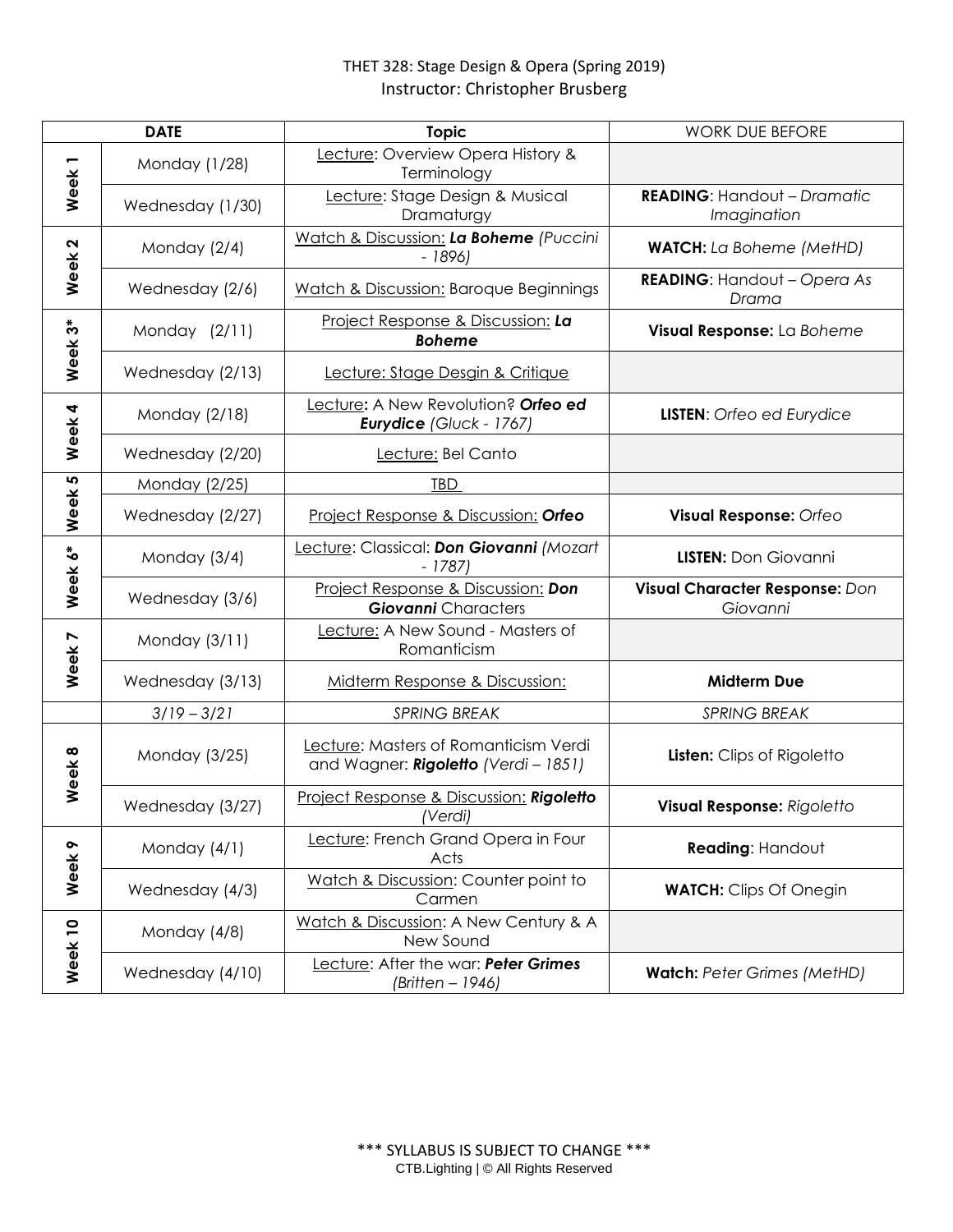| −<br>$\blacksquare$<br>Week | Monday (4/15)    | Project Response & Discussion: Peter<br>Grimes             | Visual Character Response: Peter<br>Grimes |
|-----------------------------|------------------|------------------------------------------------------------|--------------------------------------------|
|                             | Wednesday (4/17) | Lecture: Modern American Opera & The<br>New Opera House    |                                            |
| $\overline{2}$<br>Week      | Monday (4/22)    | Lecture: Modern Opera: Dead Man<br><b>Walking (Heggie)</b> | <b>Listen:</b> Dead Man Walking            |
|                             | Wednesday        | Watch & Discussion: Music after the 80's                   | <b>Reading: Handout</b>                    |
| Week<br><u>13</u>           | Monday (4/29)    | Catch Up Day                                               | Catch Up Day                               |
|                             | Wednesday (5/1)  | Project Response & Discussion: Dead<br><b>Man Walking</b>  | Visual Research: Dead Man Walking          |
| $\overline{4}$<br>Week      | Monday (5/6)     | Discussion: What's Next Doc? Part Duex                     | <b>Reading: Handout</b>                    |
|                             | Wednesday (5/8)  | Discussion: In Progress Final Review                       | In-progress final                          |
| Week<br>15                  | Monday (5/13)    | IN CLASS WORK DAY (FINAL)                                  |                                            |
| <b>FINAL</b>                | <b>TBD</b>       | Final Discussion & Response to Final                       | Final Project                              |

# **Class Calendar (SUBJECT TO CHANGE)**

Please note that lecture classes will involve Q&A and Discussion (You will be very bored if I talk for 110 minutes). Please come to class everyday with the reading and listening assignment done.

### **Classroom and University Policies**

### **Attendance and Absences:**

Students are expected to attend classes regularly. Consistent attendance offers students the most effective opportunity to gain command of course concepts and materials. Events that justify an excused absence include: religious observances; mandatory military obligation; illness of the student or illness of an immediate family member; participation in university activities at the request of university authorities; and compelling circumstances beyond the student's control (e.g., death in the family, required court appearance). Absences stemming from work duties other than military obligation (e.g., unexpected changes in shift assignments) and traffic/transit problems do not typically qualify for excused absence.

Students claiming an excused absence must notify the course instructor in a timely manner and provide appropriate documentation. The notification should be provided either prior to the absence or as soon afterwards as possible. In the case of religious observances, athletic events, and planned absences known at the beginning of the semester, the student must inform the instructor during the schedule adjustment period. All other absences must be reported as soon as is practical. The student must provide appropriate documentation of the absence. The documentation must be provided in writing to the instructor by the means specified in this syllabus. [please insert your language in the syllabus here.]

The full university attendance/absence policy can be found here: <http://www.ugst.umd.edu/courserelatedpolicies.html>